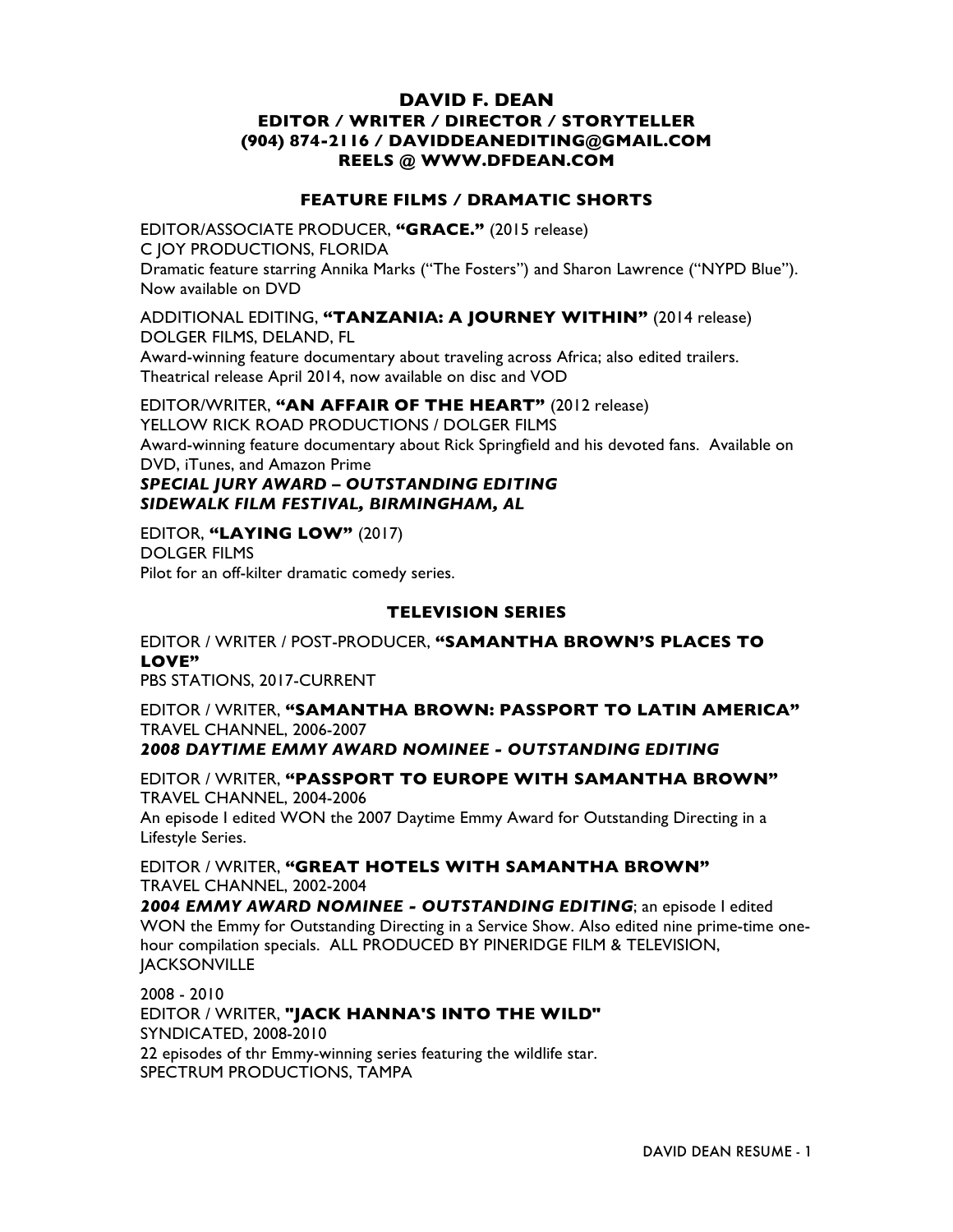EDITOR, **"AT THE CHEF'S TABLE"** (2003-2004), **"GETTING AWAY TOGETHER"** (2011-2014), **"DESTINATION CRAFT"** (2016), **"ANIMAL ATTRACTIONS TELEVISION"** (2006-2009). All series airing on public television stations. PINERIDGE FILM & TELEVISION. "Animal Attractions" was a *2008 TELLY AWARD WINNER - OUTSTANDING EDITING.*

### EDITOR, **"VET SCHOOL CONFIDENTIAL" PILOT**

ANIMAL PLANET, 2001. ROCKET PICTURES, DENVER (NOW HIGH NOON PRODS.)

DIRECTOR OF POST-PRODUCTION, ACORN ASSOCIATES, LTD., NEW YORK From 1990 to 2000 I was the editor of all programs featuring the food and travel reporter **BURT WOLF.** These include six 26-episode series on PBS (still airing on PBS Create), an ongoing CableACE-nominated series on Travel Channel, and short features regularly seen on CNN, CNN/FN, and PBS stations nationwide.

1999 EDITOR, **"BREED ALL ABOUT IT"** ANIMAL PLANET, 1999. ROCKET PICTURES

## **TELEVISION SPECIALS**

EDITOR/WRITER **"DISNEY'S DREAM WEDDINGS"** WEtv, 2009 Featuring wedding guru David Tutera. PINERIDGE FILM & TELEVISION

## EDITOR / WRITER, **"WASHINGTON DC - CITY OF SPIES"** and **"SECRETS OF THE INTERNATIONAL SPY MUSEUM"**

TRAVEL CHANNEL, 2004

Two ambitious one-hour documentary/re-enactment specials. PINERIDGE FILM & TELEVISION

#### 2007-2008

EDITOR/WRITER, **"SAMANTHA BROWN'S DISNEY FAVORITES"** and **"DISNEY HOLIDAY MAGIC WITH SAMANTHA BROWN"**

TRAVEL CHANNEL, 2007-2008. PINERIDGE FILM & TELEVISION

### EDITOR, **"COMFORT ZONES"**

FINE LIVING NETWORK, 2005 One-hour architectural special. PINERIDGE FILM & TELEVISION

### EDITOR, **"DOLPHINS, WHALES AND US"**

CBS, 1989-1990

Prime-time special featuring Peter Horton, Elle MacPherson and Olympic swimmer Matt Biondi. *WINNER, 1990 INTERNATIONAL TELEPRODUCTIONS SOCIETY'S MONITOR AWARD - OUTSTANDING EDITING.* CREST FILMS, NEW YORK

SEQUENCE EDITOR, **"TIM MCCARVER'S WORLD OF ADVENTURE"** ABC, 1989

*EMMY AWARD NOMINEE - OUTSTANDING EDITING.* CREST FILMS, NEW YORK

## **LONG-FORM & WEB**

EDITOR/WRITER **"THE WALDORF=ASTORIA: HOST TO THE WORLD"** Historical DVD commissioned by the legendary New York hotel (2009). PINERIDGE FILM & **TELEVISION** 

*TELLY AWARD WINNER, OUTSTANDING DOCUMENTARY*